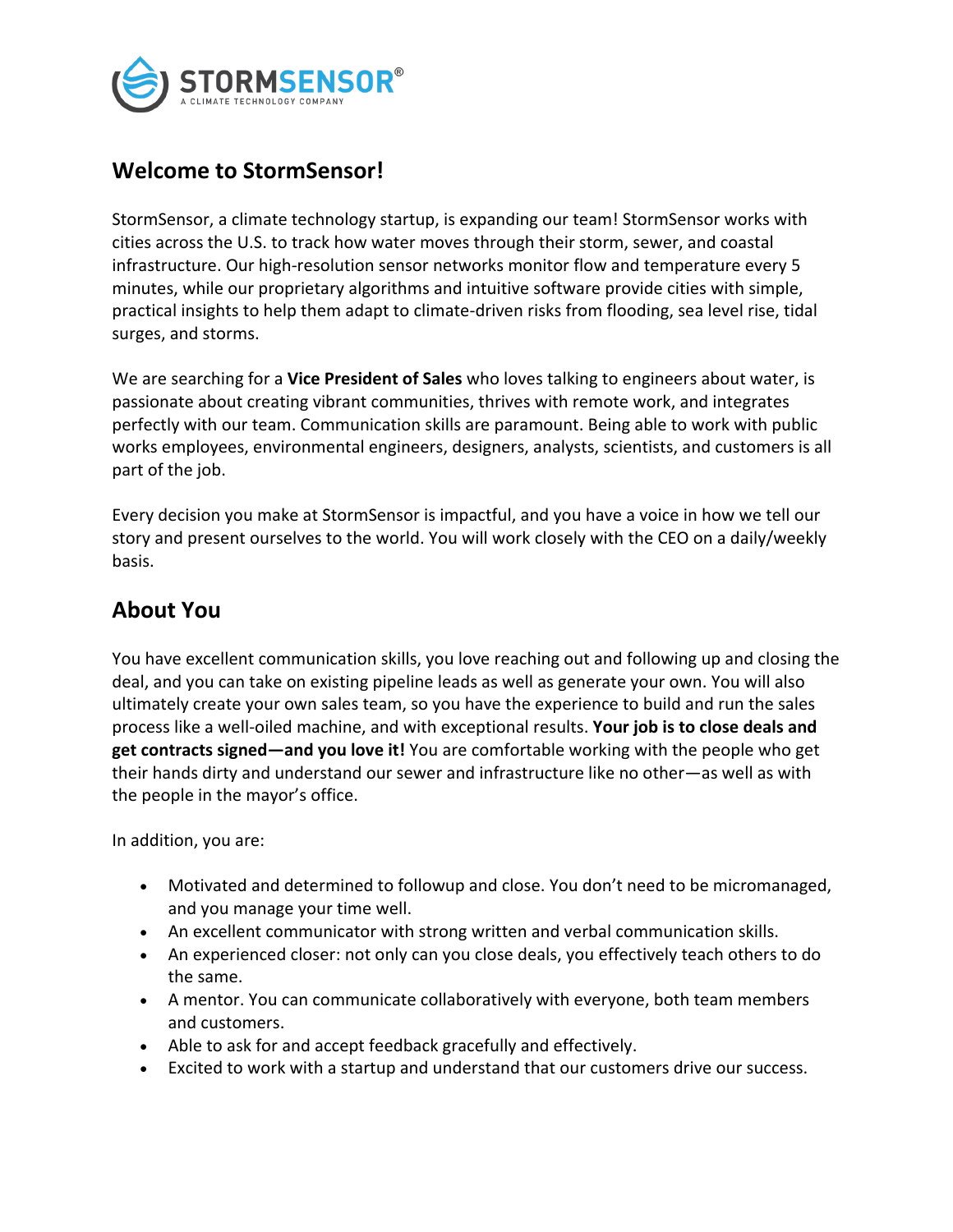

• Egoless (or at least as much as is reasonable for a human to be). You'll make mistakes, you'll fix mistakes, you won't judge others' mistakes, and you'll grow from each experience.

## **Things You Will Do**

- Setting—and meeting—quarterly and annual sales goals and motivating the sales team to do the same.
- Take on the existing pipeline: conduct daily sales activities, ensuring the pipeline is updated daily and communications are active and effective.
- Develop and execute on sales plans, strategies, and goals.
- Create weekly, monthly, and quarterly sales reports.
- Integrate sales activities with the marketing team to design customer-focused promotions and emails for StormSensor's products.
- Develop new and effective sales strategies.
- Make the first call, interview prospective customers, and schedule meetings.
- Create proposals and grant applications.
- Create and give presentations to industry groups and prospects.
- Stay informed about competitor products and industry trends.
- Recruit and hire sales staff and developing training programs.
- Outline and manage sales budgets.
- Establish and maintain customer relationships.
- Work closely with the CX team from the proposal stage on to ensure smooth transition to installation and customer support.

#### **Requirements/Skills**

- Bachelor's degree in a business-related field is helpful but not mandatory
- Experience selling to municipalities is helpful but not mandatory
- Minimum of 7 years' experience in a sales leadership position
- Minimum of 4 years' experience working in a selling role and with sales technology and CRM software
- In-depth knowledge of selling strategies and methods, as well as employee motivation techniques
- Strong working knowledge of the company's products, competitive products, and the market
- Excellent leadership, communication, interpersonal, and customer service skills
- Great strategic planning, organizational, and creative thinking skills
- U.S. work authorization